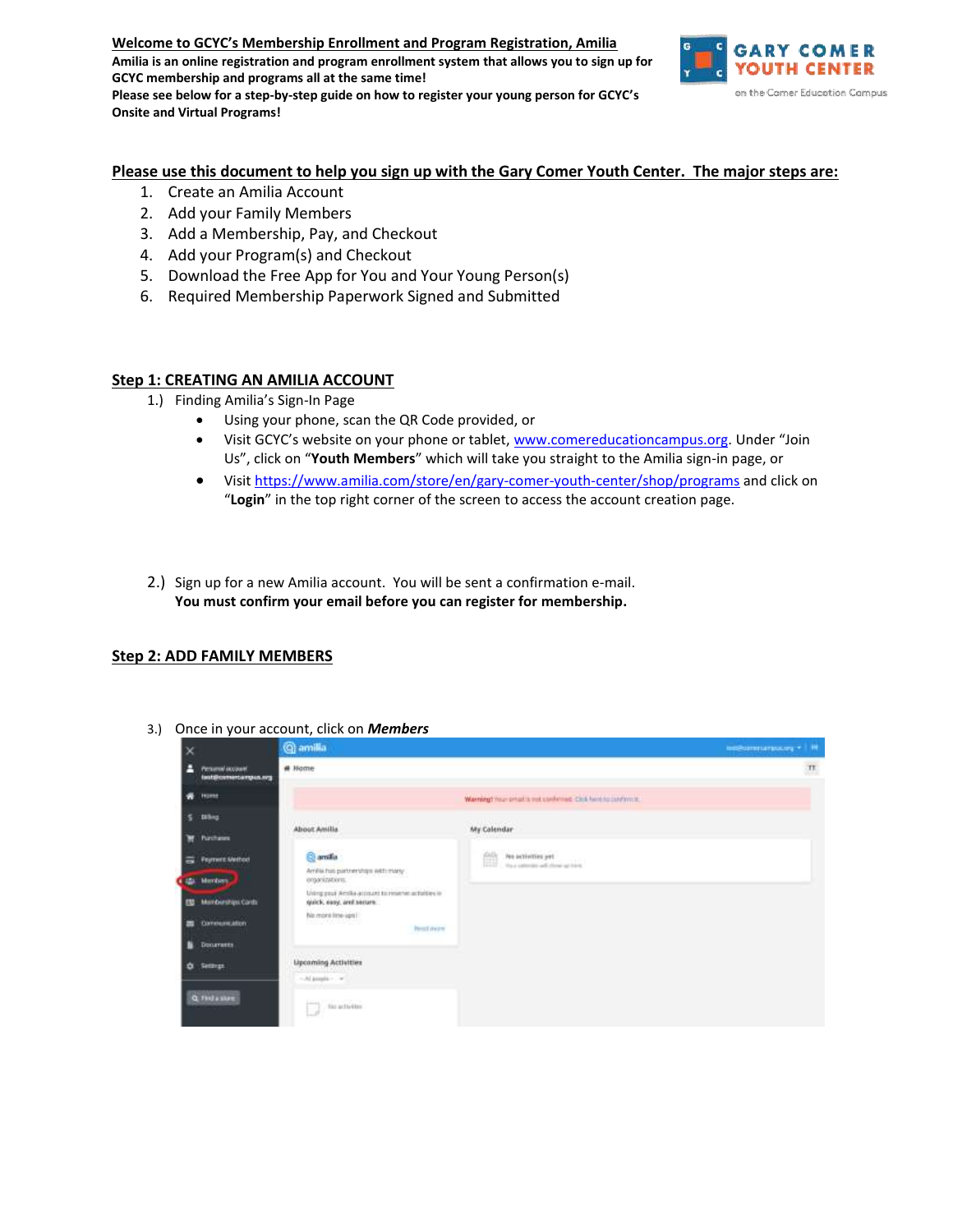Click "**Add a Person**" to add your young person's information. Each youth you are enrolling and registering for programs will need to be added as a new person.



4.) Once all of the young people you are registering have been added, you are now able to visit the **[GCYC](https://www.amilia.com/store/en/gary-comer-youth-center/shop/memberships?)  [Store](https://www.amilia.com/store/en/gary-comer-youth-center/shop/memberships?)** by clicking "Home" in the top left corner. The store button will be in the "Gary Comer Youth Center" block on your account home page.

| $\infty$                                                                             | <b>Q</b> amilia                                                     |                                                                                                                                 | diameterization pursuit + 1.19. |                |               |                |
|--------------------------------------------------------------------------------------|---------------------------------------------------------------------|---------------------------------------------------------------------------------------------------------------------------------|---------------------------------|----------------|---------------|----------------|
| <b>Firmanial process</b><br>д<br>Dave Limout                                         | at Home                                                             |                                                                                                                                 | m.                              | $\mathfrak{m}$ | $\mathfrak n$ | $\mathfrak{m}$ |
| $46$ -long                                                                           | <b>CONTRACTOR</b><br>Quick access                                   |                                                                                                                                 |                                 |                |               |                |
| $5 - 38$                                                                             | <b>BEE Gary Comer Youth Comer</b>                                   |                                                                                                                                 |                                 |                |               |                |
| <b>R</b> Pathons                                                                     | $-1.001$                                                            |                                                                                                                                 |                                 |                |               |                |
| To Payment Mothand                                                                   |                                                                     |                                                                                                                                 |                                 |                |               |                |
| all Members                                                                          | <b>Management</b>                                                   | <b>WEIGHT TOWE</b>                                                                                                              |                                 |                |               |                |
| <b>Sales Court Commercial Inc.</b><br><b>B Metherings Cards</b><br><b>CONTRACTOR</b> | About Amila                                                         | <b>My Calendar</b>                                                                                                              |                                 |                |               |                |
| Companience<br>$\overline{\phantom{a}}$                                              | <b>C</b> anifa                                                      | $\begin{tabular}{ c c c } \hline $a(b)$ & \textbf{As} arbitrary jet \\ \hline \hline \end{tabular}$<br>the permanent managings. |                                 |                |               |                |
| <b>COLAVES</b><br><b>CONTRACTOR</b>                                                  | Ardia has partnerships with many<br>degraphines, the control of the |                                                                                                                                 |                                 |                |               |                |
|                                                                                      | Living your Writte account to nimitive activities is                |                                                                                                                                 |                                 |                |               |                |

# **STEP 3: REGISTERING FOR MEMBERSHIP**

- 1.) Select a membership for your student(s). **You must select "add" and check out with a membership before you can add a program.**
- 2.) Review the cart to make sure you have the right membership. If so, click **"Checkout."**

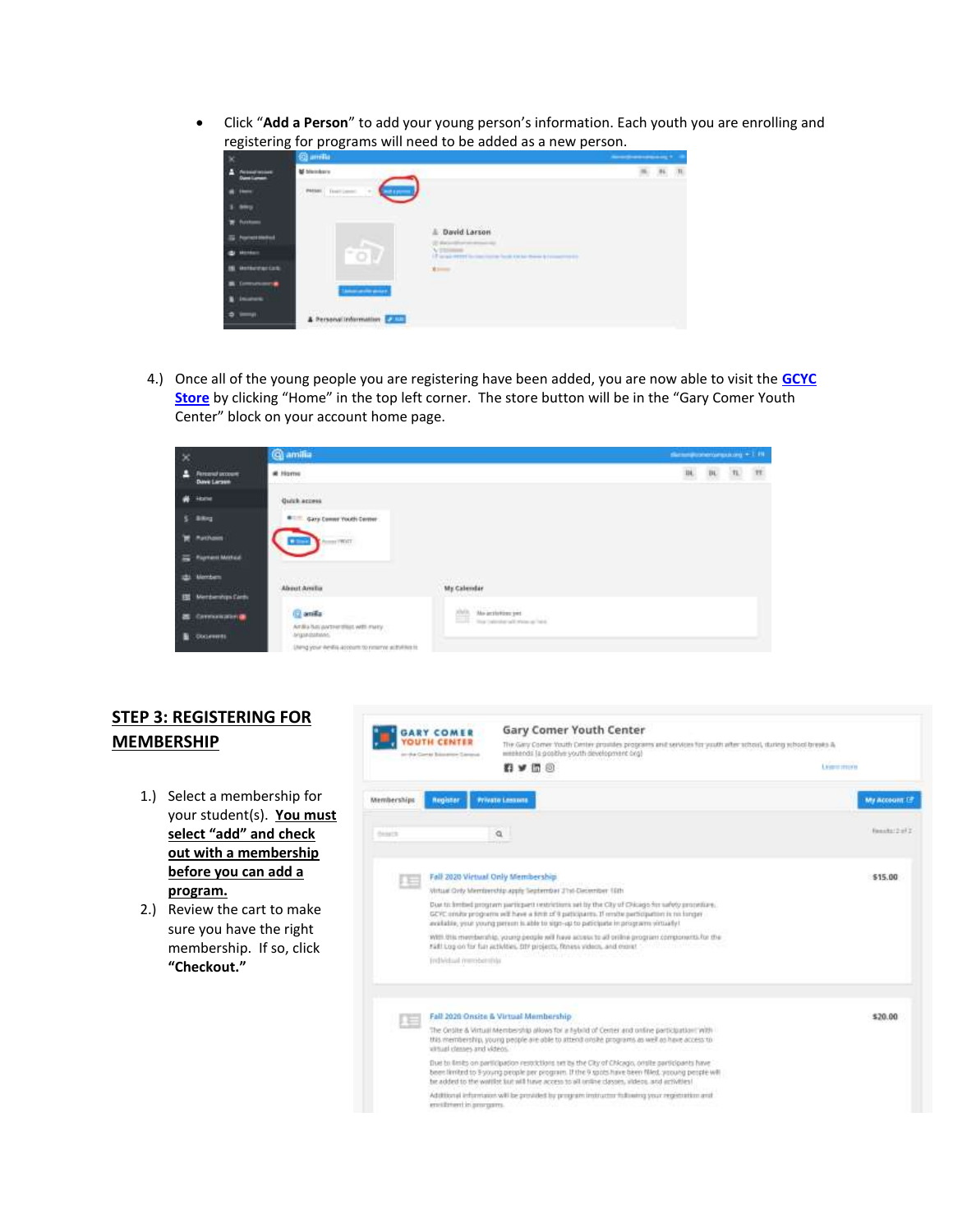|                                                                            | Continue Shopping                                   | Checkout                  |
|----------------------------------------------------------------------------|-----------------------------------------------------|---------------------------|
| Fall 2020 Virtual Only Membership<br>Youri McYauthplan                     | \$15.00                                             | \$15.00<br><b>British</b> |
| Rebate code<br><b>AGGE</b><br>Erear-multiple discount codes one at a time. |                                                     |                           |
|                                                                            | rossessers.c.<br>Sub Total<br>1 1 1 1 1 1 1 1 1 1 1 | \$15.00<br>11,992         |
|                                                                            | Order Total                                         | \$15.00                   |
|                                                                            |                                                     |                           |

3.) Complete your information. This is the parental information that belongs to the **account owner** (parent or guardian). Click "**Continue my purchase**."

|                                                         |          |                          | ö                                                                                  | ă |                            | a.                                       |                |  |
|---------------------------------------------------------|----------|--------------------------|------------------------------------------------------------------------------------|---|----------------------------|------------------------------------------|----------------|--|
|                                                         | for what |                          | <b>This information</b>                                                            |   |                            | EMHAM                                    |                |  |
| <b>&amp; Tour Helenwares</b>                            |          |                          |                                                                                    |   |                            | space all to loan to minds has not find. | Automotive Art |  |
| <b><i><u>Committee Committee</u></i></b>                |          |                          | Account boyer: Breit Lampy                                                         |   | DOM: NO                    |                                          |                |  |
| <b>STATISTICS</b>                                       |          | <b>Should reciprent</b>  | <b>Send</b>                                                                        |   | The property and           | <b>Line</b>                              |                |  |
| <b>CONJACTED/JONJA</b><br>the property of a contract of |          | $-40000$<br>statement 1. | <b>The Company's Company's Company's Company's</b><br>carse are in compact to an a |   |                            |                                          |                |  |
|                                                         |          | the Pract 21 and         | harmonic ages and leading then are                                                 |   |                            |                                          |                |  |
|                                                         |          | Transity                 | <b>Print Ford</b><br><b>Contract Contract</b>                                      | ۰ | ---                        | 1,999                                    | ٠<br>æ         |  |
|                                                         |          | 긊                        | <b>Hinks</b>                                                                       |   | <b>Defined Com-</b>        | $\frac{1}{2}$                            |                |  |
|                                                         |          | <b>SALE</b>              | <b>CONTRACTOR</b>                                                                  |   |                            |                                          |                |  |
|                                                         |          | <b>Sale Form</b>         | 23144400                                                                           |   | card Scott<br>March March  |                                          |                |  |
|                                                         |          | <b>CAN</b>               |                                                                                    |   | <b>SERVICE AND CONTROL</b> |                                          |                |  |

4.) Complete this youth form for each student. You will only need to complete this form once! The system will save it for future registrations.

a. Be sure to read the terms and conditions by clicking "Read me." **This step is required for GCYC membership.**

| ×                                                 |                        | Gary Comer Youth Center House Rules |  |
|---------------------------------------------------|------------------------|-------------------------------------|--|
|                                                   | <b>Road mir</b>        |                                     |  |
|                                                   | terror not and appeal. |                                     |  |
|                                                   |                        |                                     |  |
| <b>GCYC Fitness Center and Dance Studio Rules</b> |                        |                                     |  |
|                                                   |                        |                                     |  |
| <b>Bristline</b>                                  |                        |                                     |  |

b. Click "**I accept**" after you have read the rules. If you have any questions about them, please contact GCYC staff.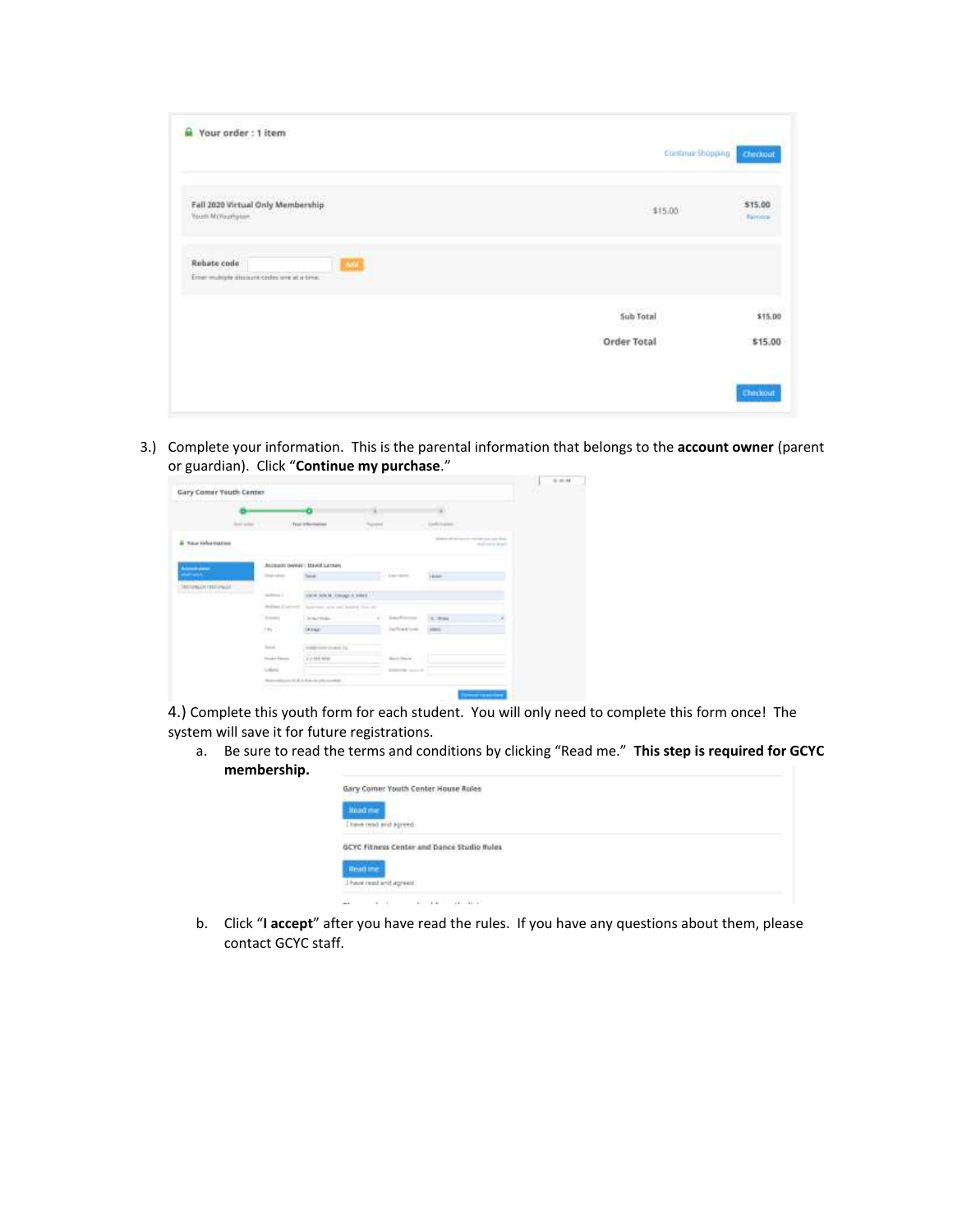| Confirm                                                                                                                                                                     |        |
|-----------------------------------------------------------------------------------------------------------------------------------------------------------------------------|--------|
| Gary Comer Youth Center (GCYC) expects all members to follow these rules:                                                                                                   |        |
| - Ask a staff person for help when there is a conflict, problem, or concerns.                                                                                               |        |
| - Wear appropriate & respectful clothing for classes and activities. Headgear is not<br>to be worn in the building.                                                         |        |
| - Fighting, cursing, or having disruptive behavior while in the building or<br>participating in center activities or programs is unacceptable.                              |        |
| - Eatling outside food (i.e. not served by GCYC) in the center is not permitted.                                                                                            |        |
| - All members must scan in & out of the building upon each sish.                                                                                                            |        |
| - All member must sign into each activity before participating.                                                                                                             |        |
| - The GCYC Membership ID should be wonn at all times. If it is lost or forgotten, you<br>will be charged \$1.00 for a temporary (D or \$5.00 for a replacement ID.)         |        |
| - Baing under the influence of alcohol or any illegal controlled substance of GCYC<br>property is not acceptable and will serve as grounds for dismissal from the facility. |        |
| - GCYC is not responsible for any misplaced, broken, or stolen items.                                                                                                       |        |
|                                                                                                                                                                             |        |
| Ciose                                                                                                                                                                       | Taccep |
|                                                                                                                                                                             |        |

#### 5.) Choose your payment.

The easiest way to pay is online with Amilia's secure payment:

| Payment<br><b>CONTRACTOR</b> IN A 2005 FOR                                                                                                                                              | I View order details<br>and the party of the following the company of the party of the company of the company of |                                              | Add more items: |
|-----------------------------------------------------------------------------------------------------------------------------------------------------------------------------------------|------------------------------------------------------------------------------------------------------------------|----------------------------------------------|-----------------|
| Certain Items in your cart may.<br>negutes an ordine payment.<br>Any amount not paid online will<br>then automatically be added to<br>your account. The company of<br><b>CONTRACTOR</b> | an ampumble nay<br>Select<br>$$15.00$ $^{\rm noise}_{\rm noise}$                                                 | \$0.00<br><b>Seleta</b><br>\$15.00<br>office |                 |

\**Please be sure to note your Invoice # located on your Confirmation Page.* 

*\*TEEN EMPLOYMENT PARTICIPANTS: Please select CASH payment. Once you are approved for your employment program, a discount code will be applied for a FREE Membership. If you are not approved for your employment program, GCYC will contact you inquiring payment preference.* 

 You may also select "offline" to pay by cash or check with the center. **Your membership must be paid before classes begin.**

*Please continue to next page for Step 4*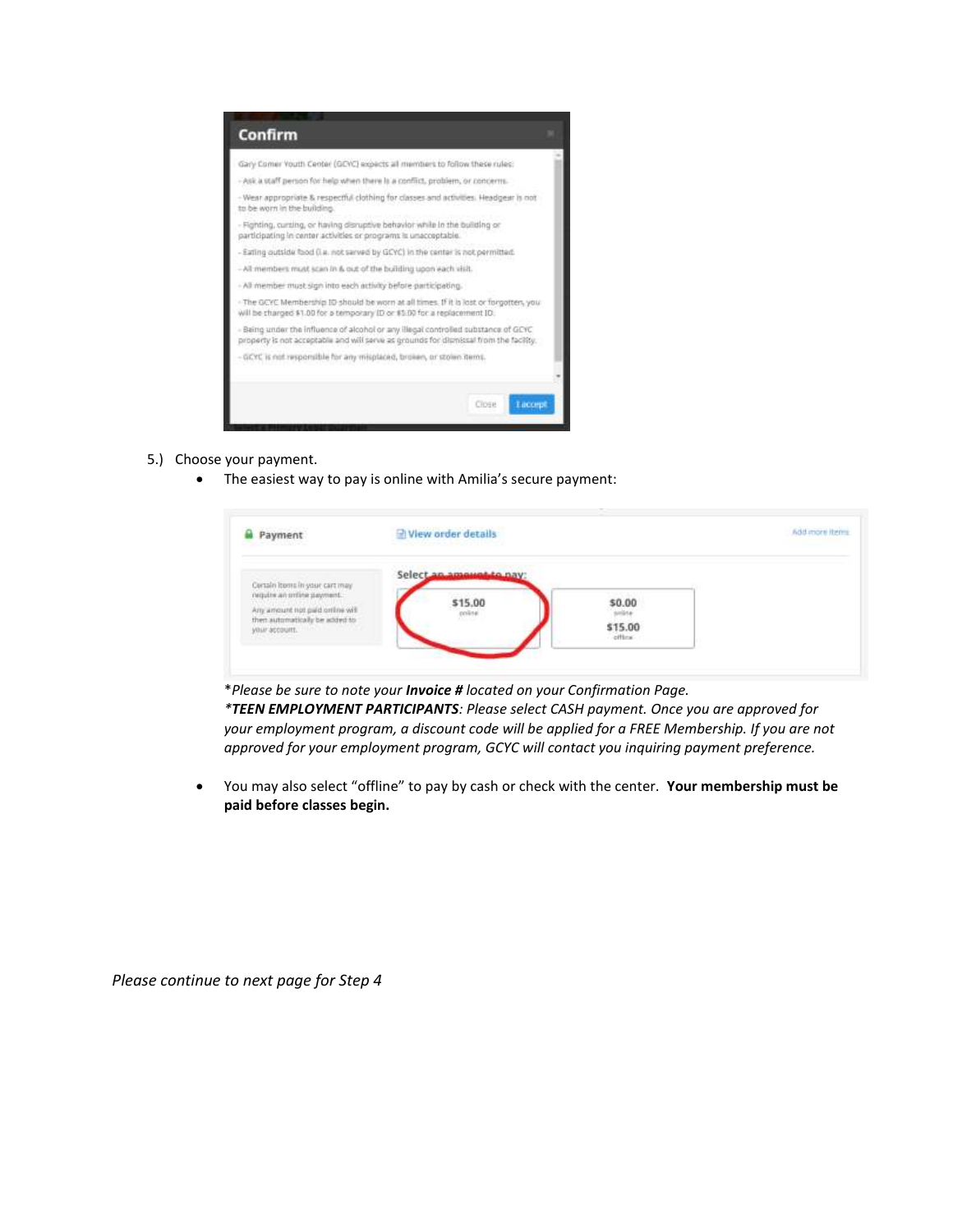# **STEP 5: AMILIA APP & MEMBERSHIP CARDS**

We encourage parents and caregivers to download the Amilia App on your smart phones and devices. You can download the free app here (or scan the QR code below): <https://qrco.de/bbfzQi>



#### **With use of the app, a parent/caregiver can**:

- See young person's full schedule
- Instructors contact information
- Communication directly with the GCYC Membership Team and program instructor for any questions or concerns.
- Update parent/caregiver contact information

#### **For a Youth Member with a Smart Phone, we encourage you download the app:**

- Membership Card is located right on the App! No more worrying about having your ID with you; the Amilia App stores the membership card right on the phone and the young person can scan in right from their device. No smart phone, no problem! The Membership Team will still be printing off ID Cards if needed.
- A full list of schedules and class location
- Communication right from your instructor on the app! You will get up-to-date information on class location changes or reminders about class materials or items needed.

#### **App is available for any Android or iPhone Device**

#### **STEP 6: REQUIRED MEMBERSHIP PAPERWORK**

Once your registration is complete, the last step will be to file your required paperwork.

- 1.) Located on the home screen of your Amilia account, **click on the box that says "Access PRIVIT"**
- 2.) PRIVIT stores and houses your enrollment information so you only need to fill out once and will automatically input your information when renewing your membership annually.
- 3.) Once in PRIVIT, your young people(s) names should be listed on the left hand panel. Click each name to
- see the associated paperwork for that young person. The columns highlighted in BLUE are required and the columns highlighted in ORANGE are PRINT ONLY copies.

\**Note: The ACCESS Student Information and Consent form (Orange Column) is required if you would like your young person to have access to the onsite health clinic. This form must be printed and filled out. A hard copy must be signed and handed into the Front Desk upon your young person's first day of programs.*

| <b>Q</b> amilia                                                                                    |                                                            |
|----------------------------------------------------------------------------------------------------|------------------------------------------------------------|
| # Home                                                                                             |                                                            |
| Queli access.<br>о<br><b>Britten Avery Council Youth Center</b><br>$\blacksquare$<br>U Assess HATT |                                                            |
| Alieut Amilia                                                                                      | My Colendar                                                |
| <b>CERTIFICATE</b><br>C amilla<br>Anile fat antremova with meny repensations                       | Me astrolini yei<br>龠<br>that's person will store up their |
| (String your Article account to reserve activities is<br>quick, neay, and sensels.                 |                                                            |
| to may thought<br>THE EXPERIMENT<br>. Ford from                                                    |                                                            |